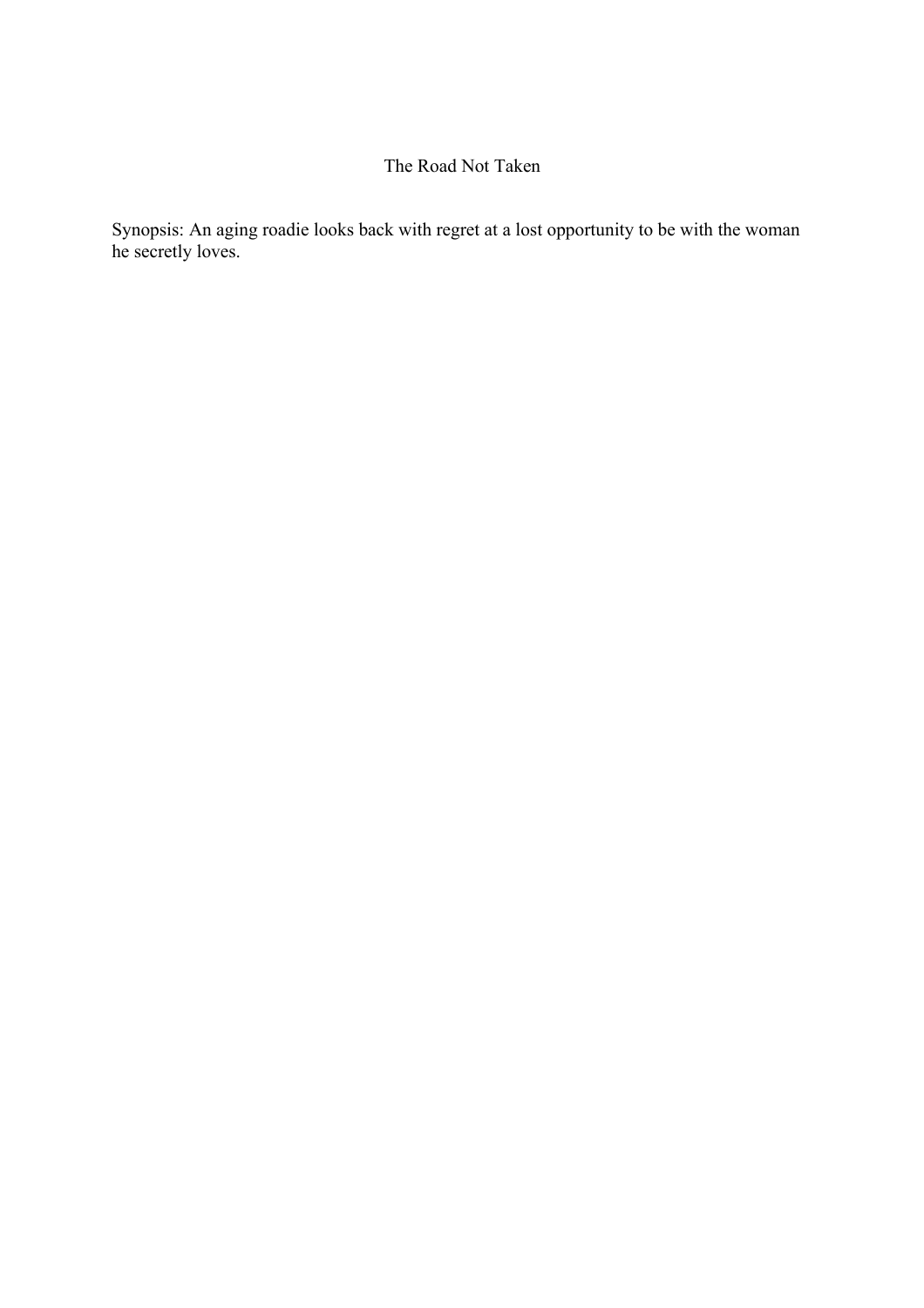Sometimes you find yourself in the middle of nowhere, and sometimes in the middle of nowhere, you find yourself. Jake pulled the crinkled map from his pocket. The dark ink was smudged in places from the sweat on his hands. In the harsh light of day the twisted lines he'd scribbled in the bar the night before, bore little resemblance to the streetscape surrounding him now. It wasn't as if he'd been drunk at the time, Jake had been sober almost four years now. Instead, he put it down to the instructions recanted in broken English which he'd only been half able to hear over the thrum of house music in the crowded club. The band had been playing the last three nights in Thailand and after their final performance, some of the crew had headed into town to unwind. Tomorrow they'd begin the task of packing everything up. Staging, sound equipment, even pyrotechnics, ready to move on to Bali where they'd put the whole travelling circus back together again.

Their last concert in this town had been a sellout and Tori had the crowd hanging on her every note. It felt almost like old times. Jake watched from backstage beneath one of the huge lighting gantries and recalled the first time he'd heard her sing. She had the voice of an angel, and a body to match. Whether she was singing to an empty audition hall or a stadium of twenty thousand, Tori could somehow make you feel like she was singing just for you. Once, Jake remembered, she had sung, just for him. He pushed the thought quickly from his mind. The past was no place to live, and sweet memories offered no solace for the bitter reality of the present.

After the show, the crew had hit the local bars to celebrate their last night in town. As the night wore on, the drinks flowed, and the music in the club grew progressively louder. Too loud for Jake's rock-worn ears. Word travelled around the bar they were with the foreign band on tour, and one or two of the crew started getting the attention of the local girls groupies who probably thought they could score some favors from the crew. Jake decided to leave the younger guys to it. He offered up the excuse that he needed to be up early for a workout. It wasn't entirely untrue. Over the last couple of tours he'd noticed how the packout seemed to be taking just a little longer each time, clearing out any trace that the band had been there, but leaving behind aches and pains that didn't exist before. He'd tried running to improve his health, mental and physical, and for a while that'd helped deal with the stresses of life on the road. But Jake was sick of running…one way or another, and lifting weights was a closer match to the demands of pack-out and set-up. That's when the guy behind the bar offered directions to a local gym. Jake strained to hear, nodded, smiled, and scribbled down at least half of what he thought he could understand, before returning to the hotel. Back at his room, he studied his once jet locks in the bathroom mirror, which now reflected a receding line of gray flecked with black, that only a few tours before had been black flecked with gray. Jake wondered how many more years on the road he had left in him. As he pondered this another memory of another hotel, another tour from years gone by, bubbled up from his subconscious.

"You were amazing tonight," he said to the woman sitting on the couch beside him. "I'll drink to that," Tori replied, clinking their shot glasses together before downing them. "But I'm a singer Jake, it's just what I do."

\*\*\*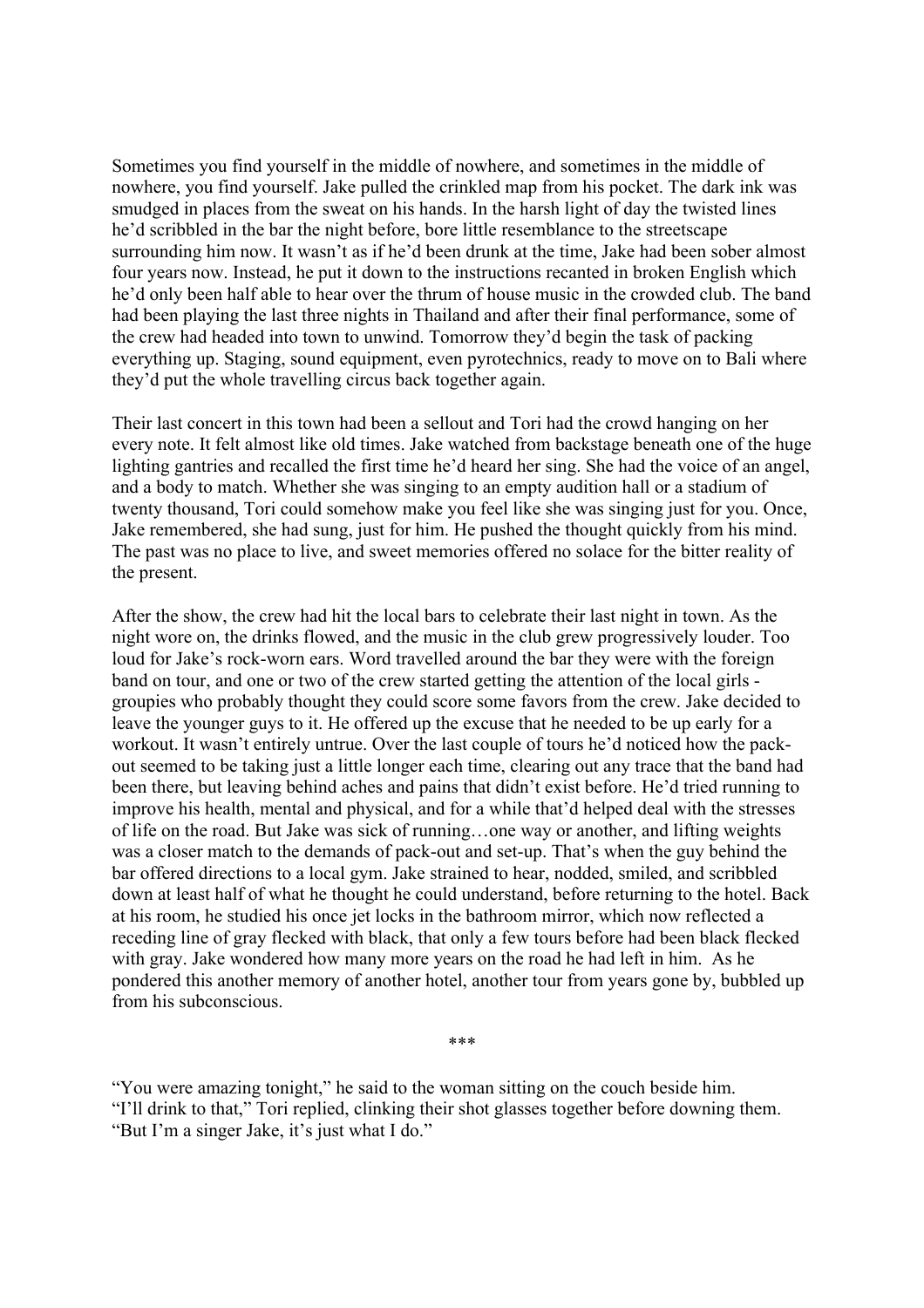"No, it's more than that," Jake replied. "There's a thousand other singers in a million other bands out there, but what you've got is different. When you sing there's an energy. A connection. It's as if everyone listening is receiving something on a deep spiritual level." "I think you've might've received a little too much of something on a spiritual level

yourself." She waved the empty bourbon bottle between them. "Anyway, you're just a roadie, not a musician what would you know?"

"I may be 'just a roadie', but that means I've heard a lot of bands too, and I know something special when I hear it."

"Sorry, I didn't mean…"

She let the sentence trail off without finishing it and for a moment the two of them sat in silence.

"Maybe they are." She said eventually.

"Maybe they're what?"

"Receiving something. When I write my songs they come from my own experiences. I pour a little piece of my soul into every one of those lyrics. For me, it's a healing process. Do you understand?"

Jake said nothing, just nodded, and let her carry on.

"So maybe, when I'm up on stage and singing, I'm not just healing myself, but others who need to hear my music."

She turned her head and her eyes met with his.

At that moment Jake wanted more than anything to kiss her. Instead, he hesitated, searching for the right words to tell her how he really felt.

"Anyway, look at us," Tori said, breaking the spell, "I thought we were here to party?" She pulled a small plastic bag of powder from her pocket. "Want to share some?"

"Sure, but give me a second, ok?" He got up and made his way to the hotel bathroom as Tori started arranging two lines across the small table by the couch.

Jake entered the bathroom and closed the door behind him. He ran the tap, splashing cold water on his face to try and sober up a little, then stood swaying slightly from the booze, in front of the mirror and cursed the face staring back at him. Why couldn't he just tell her how he felt? Outside came the lilting sound of Tori's voice, singing him his own private concert from the other room. He could hear the sensuous tones but couldn't quite make out the words. Then everything fell silent.

## \*\*\*

Jake studied the deep crevices etched into his face by a lifetime spent on the road. How long had it been since that night? Another darker memory stirred. He tried to push it back down to where he'd buried it, but he knew what came next.

\*\*\*

Outside Tori had gone quiet.

"Tor?" He called from the bathroom.

There was no reply.

"Tori?"

Jake grabbed the door handle and burst back into the hotel living room. He saw her legs first, splayed out beneath the corner of the table. He rushed across the room, rolled her prone body onto her back, and prayed he wasn't too late to revive her. How long had he even been in the bathroom? Had he himself blacked out?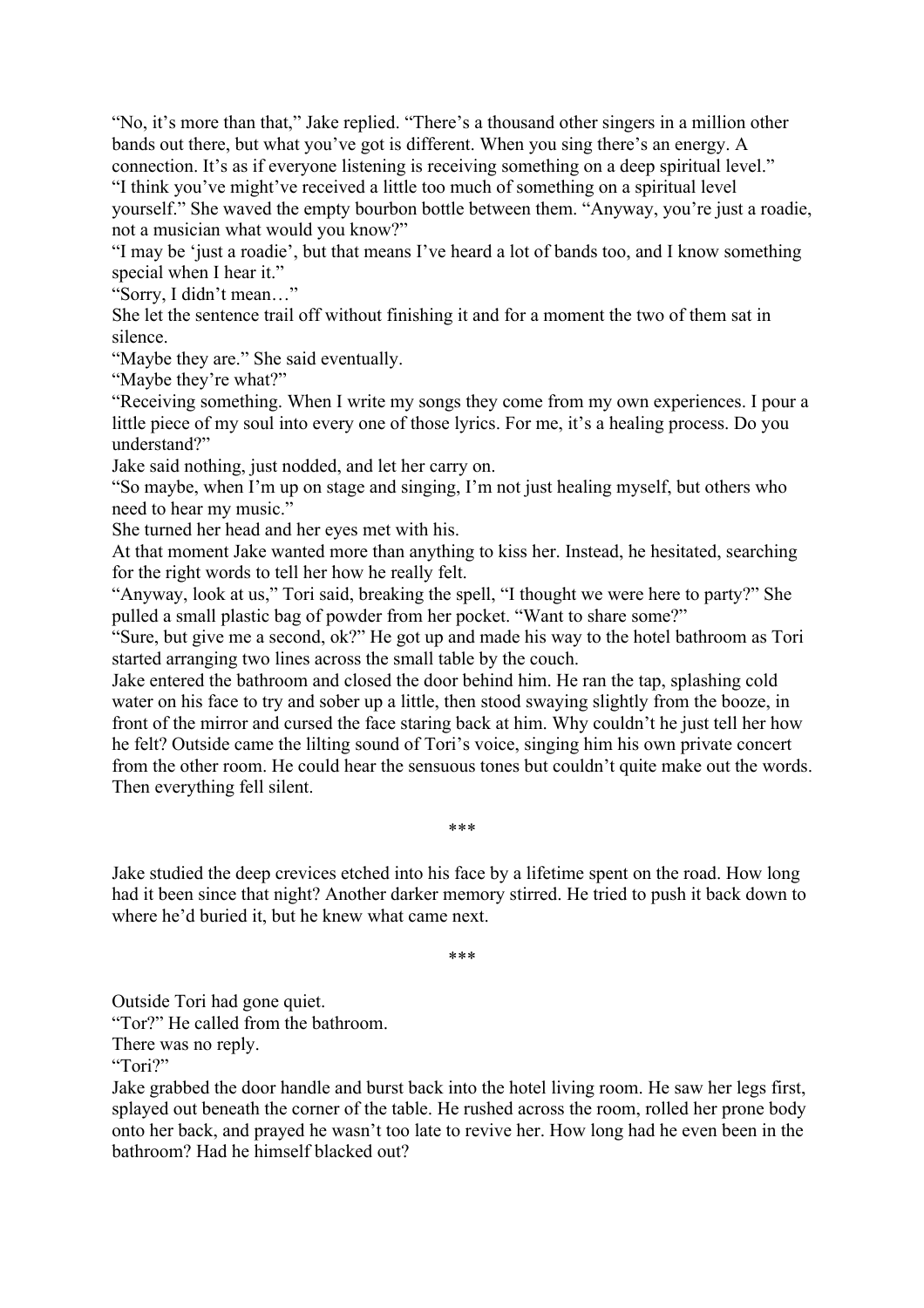The paramedics managed to stabilize her in the ambulance on the way to the hospital, but after that night things changed. Tori grew distant. She avoided him for the rest of the tour, and he went back to just being another roadie. Something else was missing too. The band went on to finish the tour and while the performances were technically sound, somewhere a light had gone out and they never quite reached the heights of that year again. It was then that Jake decided to go sober.

\*\*\*

Jake stood in the middle of the small, crowded street, trying to decide which path to take. He was about to give up and return to the hotel, resigned to the fact that at least he'd gotten a walk, when somewhere over the noise of the morning street stalls and the whine of motor scooters, he caught the faint rhythmic sound of music interspersed with a woman's voice shouting out. He followed the sound, turning down another side street when he saw the sign above some steps leading to a second-floor studio. Cardio Castle.

He ascended the stairs. At the top, a young boy sat behind an old trestle desk with a simple metal cash tin.

"Is this the gym?" Jake pointed to the door behind which came the sounds of a class in progress.

The young man nodded. "Fifty baht."

"How much to use the weight machines?"

"No weight machines. Just cardio. Fifty baht."

Jake weighed up his options. He could just return to the hotel, he'd come all this way already, that itself counted as exercise, but he was here now, and for the equivalent of a buck and a half he might as well join in the class, even if they didn't have any weights.

Jake slipped through the door and into what looked like it was once an upstairs nightclub, except the dancers here were all focused not on each other, but a lone woman standing on a makeshift stage at the front of the room. And they were all women. Long ago, and in other circumstances, this might've been a dream. But as the sole male in an otherwise all-female cardio dance aerobics class, it was a nightmare. Jake felt hopelessly out of his depth. He skirted around the wall trying to take up a position at the back of the class as discreetly as possible. With this at least, he was partially successful. That was, until the instructor, a pocket dynamo in tights shouted, "Okay girls, let's all welcome our new guest!"

This was met with a flurry of turned heads and shouts of encouragement.

Jake smiled, then tried to focus on the small spot on the floor in front of him. He felt ungainly, covered in tattoos, and towering over the lycra-clad bodies around him, but he was determined to do this. After a while, he began to find a rhythm and he started to feel less awkward. He focused on the steady beat of the bass and the chirping voice of Casey, the instructor. There was something infectious in her energy that the others in the class seemed to feed off. At first, Jake had almost scoffed at the thought that an aerobics session would've been as much of a workout as he would've gotten if this place had had a proper weights room, but it was getting harder now. His breathing was getting heavier, and his hair was sticking to his skin like he'd been caught in a tropical storm.

The class carried on. To Jake's surprise, it was starting to hurt now. The muscles in his legs began to burn and his lungs gasped for more oxygen to fuel them. But he pushed on because despite the pain he felt something else. There was something about this instructor. An infectious kind of energy bounced between her and the others in the class. Jake hand't felt that kind of energy in a long time. There was nothing special in the words she used as she